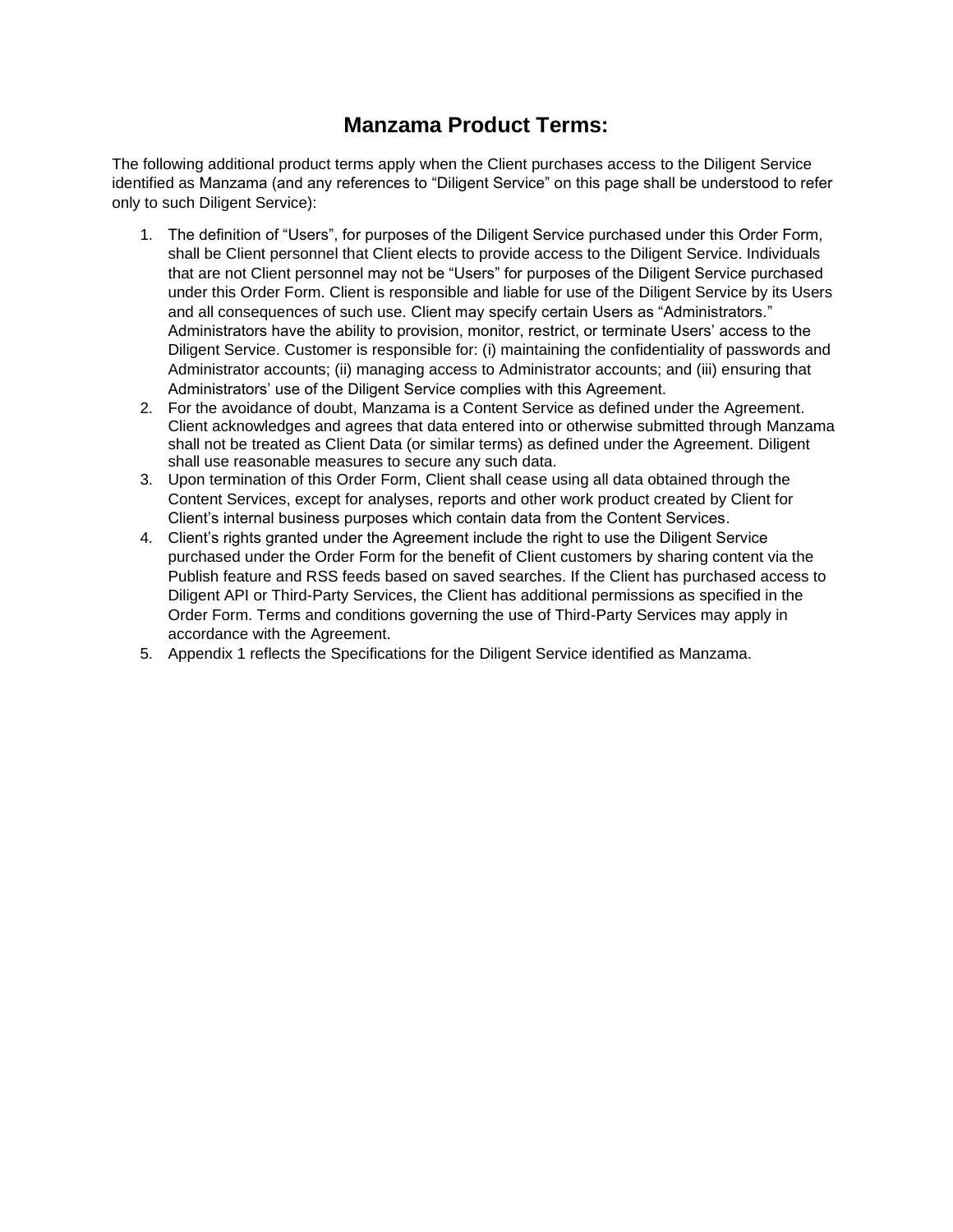## **Appendix 1**

Manzama is a current awareness and market intelligence solution which mines approximately 80,000 global sources in the public domain and delivers personalized information to users and teams across organizations. Additionally, Manzama enables firms to manage subscription sources, and to add their own proprietary and subscription content into the mix of what is included in the personalized information for each user or team. Manzama then allows for the consumption of this information through the application, within internal systems at the firm via integration (CRM, Portal) or via email alerts and publications providing touch points for both clients and prospects and promoting thought leadership.

Manzama Base allows for personalized and customized information across the organization at scale for both individual users and teams. It also enables firms to be more proactive in terms of reach out to clients and prospects from a business development standpoint by helping them to understand material events which have transpired around companies, industry sectors, and topics. Manzama Base includes a robust publishing platform within its application which enables firms to create customized publications including curated news and other content to share both inside of the firm with colleagues, and also outside of the firm with clients and prospects promoting client development and thought leadership opportunities. Aside from the passive current awareness opportunities that the Manzama system provides, it also represents an excellent resource for active research on companies, industry sectors, competitors, and just about any topic.

The Manzama platform can be set up and configured to be used by the licensed number of users in any department or team across the firm which can benefit from better information. Possible uses of the Manzama solution include client research, responses to tenders and RFPs, competitive intelligence, synthesis of information for practice groups and client teams, automation of publications and alerts both inside and outside of the firm, industry intelligence, support for marketing and BD efforts, and the generation of content for websites and micro-sites.

Manzama can be a very useful tool for sharing information with clients and prospects. Examples of this include:

- Lawyers forwarding along stories to clients and prospects.
- Lawyers using Manzama's easy to use integration with LinkedIn and Twitter to share and comment on stories from a thought leadership perspective.
- Administrators and Information Professionals at the firm can leverage Manzama to create curated and firm branded publications which they can then share with clients and prospects.
- Manzama can be used as a content engine to populate websites and microsites which clients and prospects can then engage with.

Manzama offers the ability for the client to create an RSS feed from any search in its system which then can be ported over to most other internal systems at the firm free of charge. For a small additional annual charge, clients can leverage Manzama's API or iFrame integrations to bring even more value from the Manzama system over to other internal systems at the firm.

Diligent offers its clients unlimited email and phone support during all normal working hours in the United Kingdom and in the United States for all time zones. It also includes a comprehensive rollout package which includes:

- Implementation and rollout plan which includes the objectives and timelines of the client and sets milestones and goals for both Diligent and Client to ensure success and the achievement of goals.
- Periodic check in calls.
- Ongoing training and support